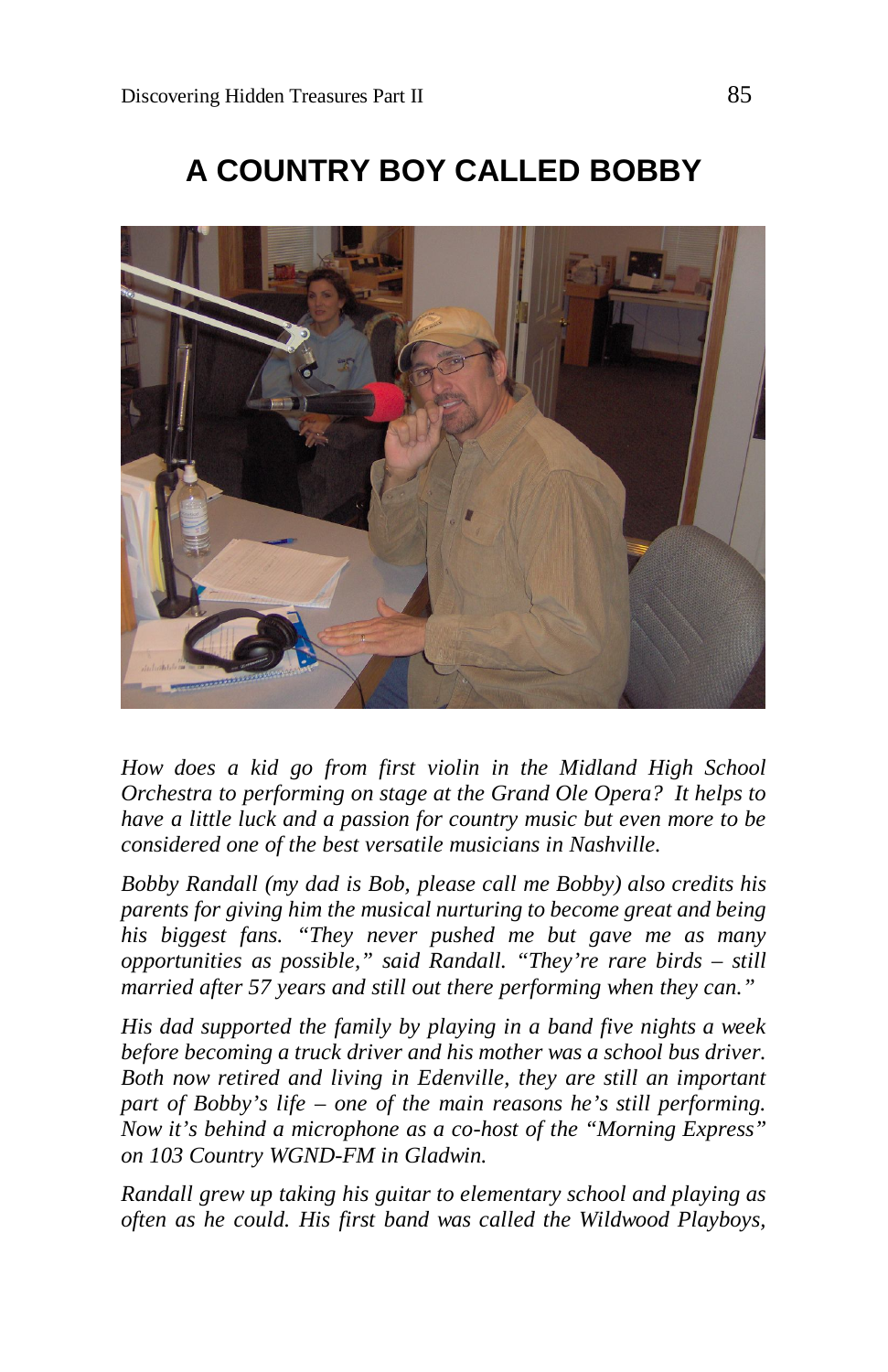*which started around the 9th grade with several local friends. "I remember playing the Sanford Homecoming dance – that was a big deal for us," Bobby recalled. "We moved on to wedding receptions and when I got old enough we hit the bar circuit."*

*His high school years were spent perfecting his craft. The violin became the fiddle and the steel guitar was added to his resume.*

*A stint in the Army put music on hold but after returning home his dad got him into the Teamsters Union and he was on track to settle in to a good paying career driving 18-wheelers. "I was making \$15/hr. with benefits," said Randall. "That was pretty good wages back in the mid-70's and I was still playing music several nights a week."*

*His second band, Freight Train, was a very popular progressive country band. "We had'em hanging out the doors at places like the Wooden Shoe and The Grove in Sanford."*

*A big revelation came to him on a trip to Nashville. He listened to several of the better known musicians and thought 'I can play with those guys.' His opportunity to prove it came when he formed a backup group for country singer Don King, which prompted his shift from truck driver to Nashville musician.*

*That group evolved into the founding members of the band known as Sawyer Brown (named after the road where they rehearsed in Nashville). Sawyer Brown hit the honky tonk bars the same year the movie Urban Cowboy came out. "That movie really helped keep us busy," said Randall. "Every town had a 'cowboy' bar with a mechanical bull, good-looking waitresses and a lot of cold beer."*

*The band's big break came with a shot at the limelight on a new TV show called Star Search in 1983. They ended up winning the whole enchilada worth \$100,000 and a record contract with Capitol Records. Sawyer Brown has become one of the most popular country bands still touring today.*

*Randall stayed until the early 90's and eventually moved into television with a stint as host of a TV talent show called You Can Be A Star, work with TNN and reporting for Fox Sports. He's still on the short list for playing with the biggest talents around and has now embarked on a new career in radio with WGDN-FM.*

*His easy voice, quick wit and extensive knowledge of the country music scene make his contributions to the morning radio show well worth listening to. He connects with the audience much like he did on stage*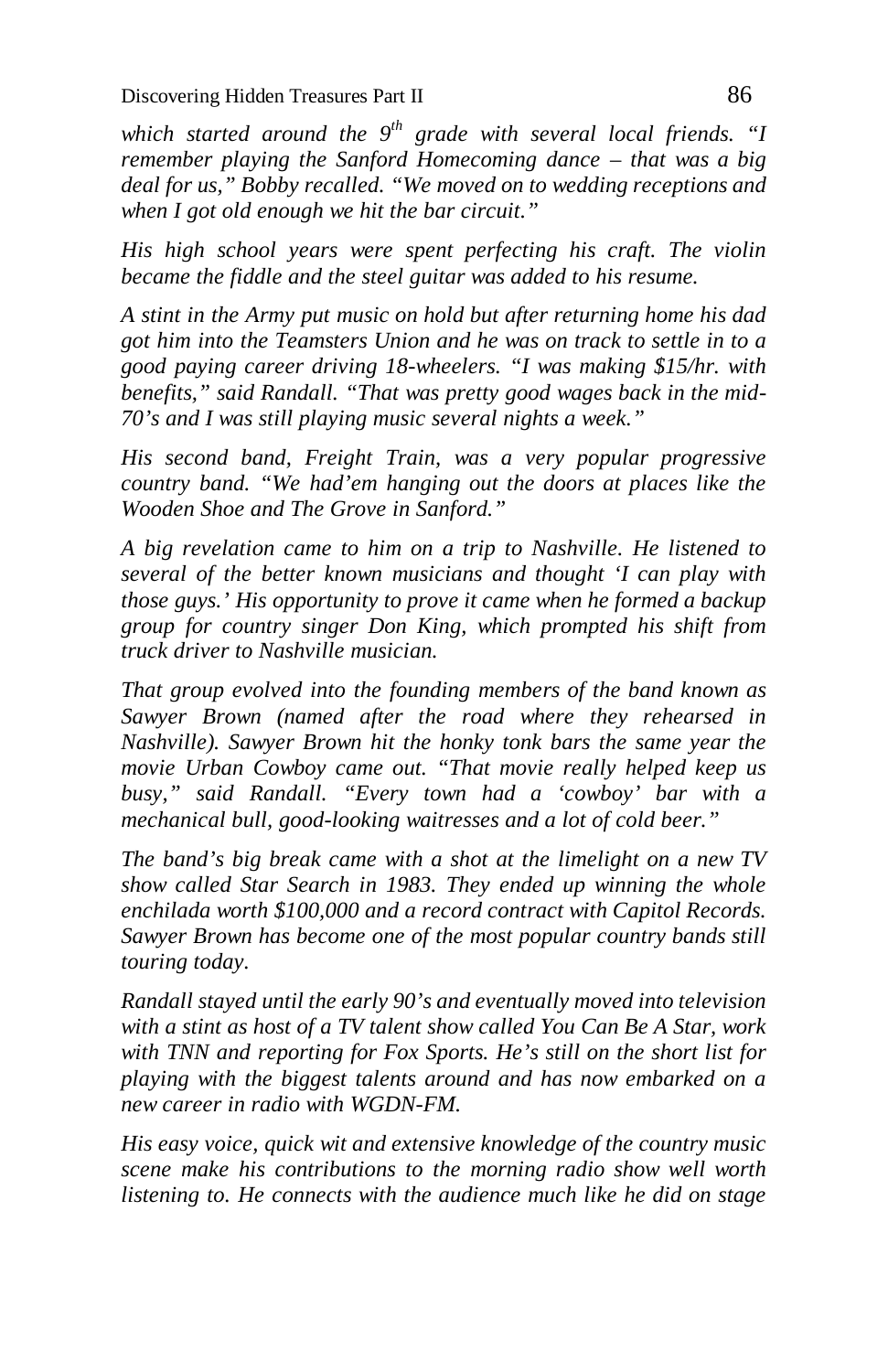*with Sawyer Brown. A chat with Bobby Randall gives you the feeling of having been friends for years.*

# **ROR: You mentioned your parents being a great influence. Is that where the music came from?**

**Bobby:** Without a doubt - I was one of those kids that made everyone groan. You know, when my dad would say from stage, 'let's have Bobby come up here with his guitar and play a few songs. Give the kid a big round of applause.' (laughing)

#### **ROR: When did it occur to you that you were good enough to make a living at this?**

**Bobby:** I thought I could play with most of the musicians I'd heard in Nashville. That's changed now (laughing). But I was versatile. I played the fiddle, steel guitar and could harmonize vocally. I also caught a break early playing steel and fiddle for Charlie Rich who was a big star back then.

# **ROR: Who were the groups/individuals that influenced you the most?**

**Bobby:** I've always been drawn to group bands like Marshal Tucker, Alabama and the Charlie Daniels Band, probably because I'm not a lead singer. One of the coolest things in my life is going from idolizing someone like Charlie Daniels to being able to pick up the phone and talk with him. As a matter of fact, I did that just a few weeks ago and he invited me to come for a visit. He ended the call with 'and be sure to bring your guitar.'

# **ROR: Give us an idea of what a typical concert day was like for you.**

**Bobby:** The day-to-day routine was not as glamorous as people think. When we got big we were on Life of the Rich & Famous and the Arsenio Hall Show but the tour was a tough grind. We called it 'hotel hopping.' You wake up when the bus rolled into a hotel parking lot. The driver would give us each a slip of paper – room number, lunch time, sound check, dinner, concert time and the time I had to be back in the hotel parking lot to leave for the next town. That went on for years.

# **ROR: So what was Star Search and Hollywood like?**

**Bobby:** Oh, I was pretty wide-eyed those first few trips into Tinseltown. It started as kind of a joke but the longer we lasted it got unreal. Fifty million viewers watched us win the finals. One day we're playing a honky tonk bar where 500 is a big crowd – guys are getting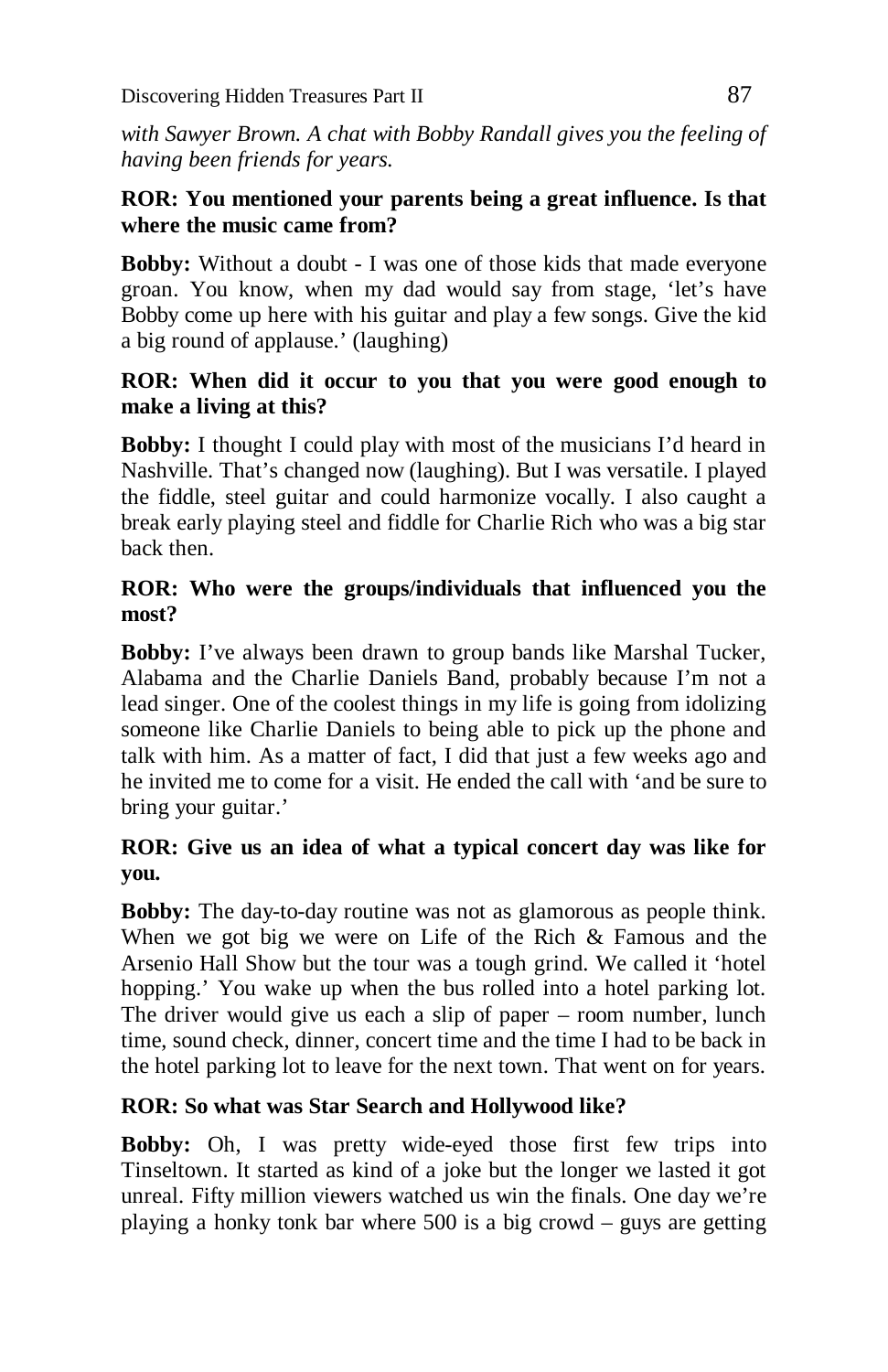drunk, brawling and chasing the waitresses and we're pointed at the TV yelling THAT'S US! The first gig after we won 5000 people showed up. I'm saying 'who's playing' and they're saying YOU GUYS!

# **ROR: Who's in Bobby Randall's all-star band?**

**Bobby:** On lead guitar, Johnny Highland – if I'm listening to him play and they were towing my car away I wouldn't move – that's how good he is. On rhythm guitar, I guess I could handle that. On bass, my good friend Don Breland, who played with the Oakridge Boys. Drumsprobably not the greatest drummer, but I'm a big fan of Ringo Starr, hey it's my band, right (laughing). Steel Guitar- Paul Franklin. Mark Knofler of Dire Straits said in front of 70,000 screaming fans 'and now on steel guitar, the best player in the world', that's good enough endorsement for me. Male vocalist- Travis Tritt. I wish I could sing like that guy.

### **ROR: You also reported for Fox Sports. What were some of the things you covered?**

**Bobby:** That was the most fun job I've ever had. I covered sportsrelated injuries. I did a story on jet boating, rodeo riders, the blue turf at Boise State's stadium and got to climb in the Grand Tetons. I'd do a story on Bo Jackson and then cover a high school player who had the same injury. I got to throw a dart at a map and go do a story.

# **ROR: Could you give some advice to the aspiring musicians out there?**

**Bobby:** Choose a level that you feel comfortable performing at  $$ there's nothing wrong with playing at the VFW hall or in a polka band or playing guitar and your biggest gig is the BT in Beaverton. But if you want to step out and make a footprint on the national scene you've gotta have that fire. If you don't have the fire, don't even try because it's a big challenge. If you go for it, surround yourself with good people.

#### **ROR: Musicians are notorious for pulling pranks on each other. Can you share a few?**

**Bobby:** We were touring with Kenny Rogers one summer and he arranged to have our bus driver arrested. Our bus was pulled over and the driver handcuffed when Kenny's entourage rolled by all laughing their butts off at us. Another time we were at the Indiana State Fair opening for the Beach Boys. There was one song where I played a nice long harmonica solo. When that bit came up I noticed them all standing on stage, which was unusual because they usually showed up just